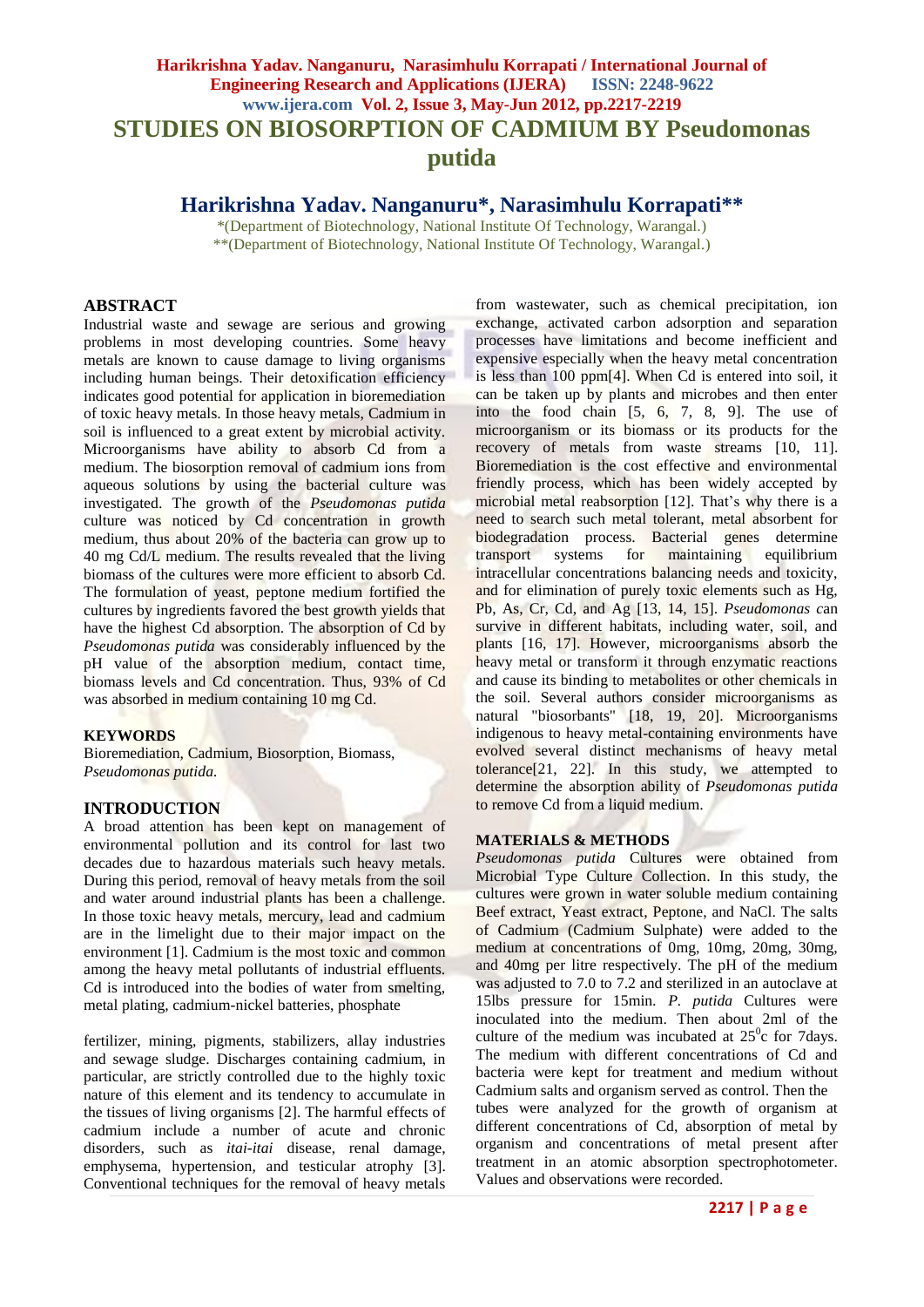#### **Harikrishna Yadav. Nanganuru, Narasimhulu Korrapati / International Journal of Engineering Research and Applications (IJERA) ISSN: 2248-9622 www.ijera.com Vol. 2, Issue 3, May-Jun 2012, pp.2217-2219**

**RESULT AND DISCUSSION**



Figure 1: Growth of Pseudomonas putida in the presence of Cadmium



Figure 2: Cd absorption capacity of P. putida



Figure 3 Cd uptake by P. putida at different concentrations

Then toxic effects of tested Cadmium on *Pseudomonas*  were studied. P. *putida* resistance was investigated to the Cadmium. Live cells were cultured in solutions containing metal ion. Growth curve of P. *putida* in the presence of various concentrations of Cd is represented in

Figure 1. Results have demonstrated that the inhibitory effects of Cd increased as the concentration of this element was elevated in the culture medium. As stated in Figure 1, 40 mg/l Cd caused death in many of the bacterial cells on the first day. During the rapid growth, the ions are absorbed at the surface of microorganism. An effect of the amount of P. putida on the absorption rate of tested metals is demonstrated in Figure 2. Utilized biomass concentration of bacteria is varied between  $10<sup>5</sup>$ and  $5 \times 10^5$  cell/ml. Results have demonstrated that the amount of bacteria saliently affected the metal absorption rate. As the bacterial biomass increases the heavy metalions absorbs rate increases too. Impact of starting concentration of Cd ions upon bioremediation is visualized in Figure 3. Initial concentrations of Cd ions highly affect the absorption rate in equilibrium phase. It is identified that at the concentration of 10 mg/l Cd ions, the ion bioremediation rate increases higher than 90%. But at more than 30 mg/l concentration of all ions, uptake rate decreases. This kind of drop might be caused by the saturation of absorption sites of the microorganism<br>(Figure 3). Bioremediation technology uses 3). Bioremediation technology uses microorganisms to reduce and eliminate contaminants present in soils, sediments, water, and air [23]. Bioremediation can be a cost efficient and reliable method for removing hazardous waste from the heavily contaminated sites [23, 24, 25]. A key factor to the remediation of metals is that metals are nonbiodegradable, but can be transformed through sorption, methylation, and complexation, and changes in valence state. These transformations affect the mobility and bioavailability of metals. At low concentrations, metals can serve as important components in life processes, often serving important functions in enzyme productivity. However, above certain threshold concentrations, metals can become toxic to many species [26]. Fortunately, microorganisms can affect the reactivity and mobility of metals. Microorganisms that affect the reactivity and mobility of metals can be used to detoxify heavy metals and prevent further metal contamination (Al-Homaidan, 2006; Vilensky et al., 2002).

# **CONCLUSION**

*P. putida* was the most tolerant to Cd level up to 50 mg/ L medium. The bacterial culture was more efficient to absorb Cd. The absorption of Cd by *P. putida* was considerably influenced by the composition of the growth medium. The absorption of Cd by *P. putida* was considerably influenced by its treatment, pH value of the absorption medium, contact time, biomass level and Cd concentration under these conditions 93% of Cd was absorbed. In summary, the study establishes the role and efficiency of *P. putida* in the absorption, accumulation, degradation and detoxification of Cadmium from environment.